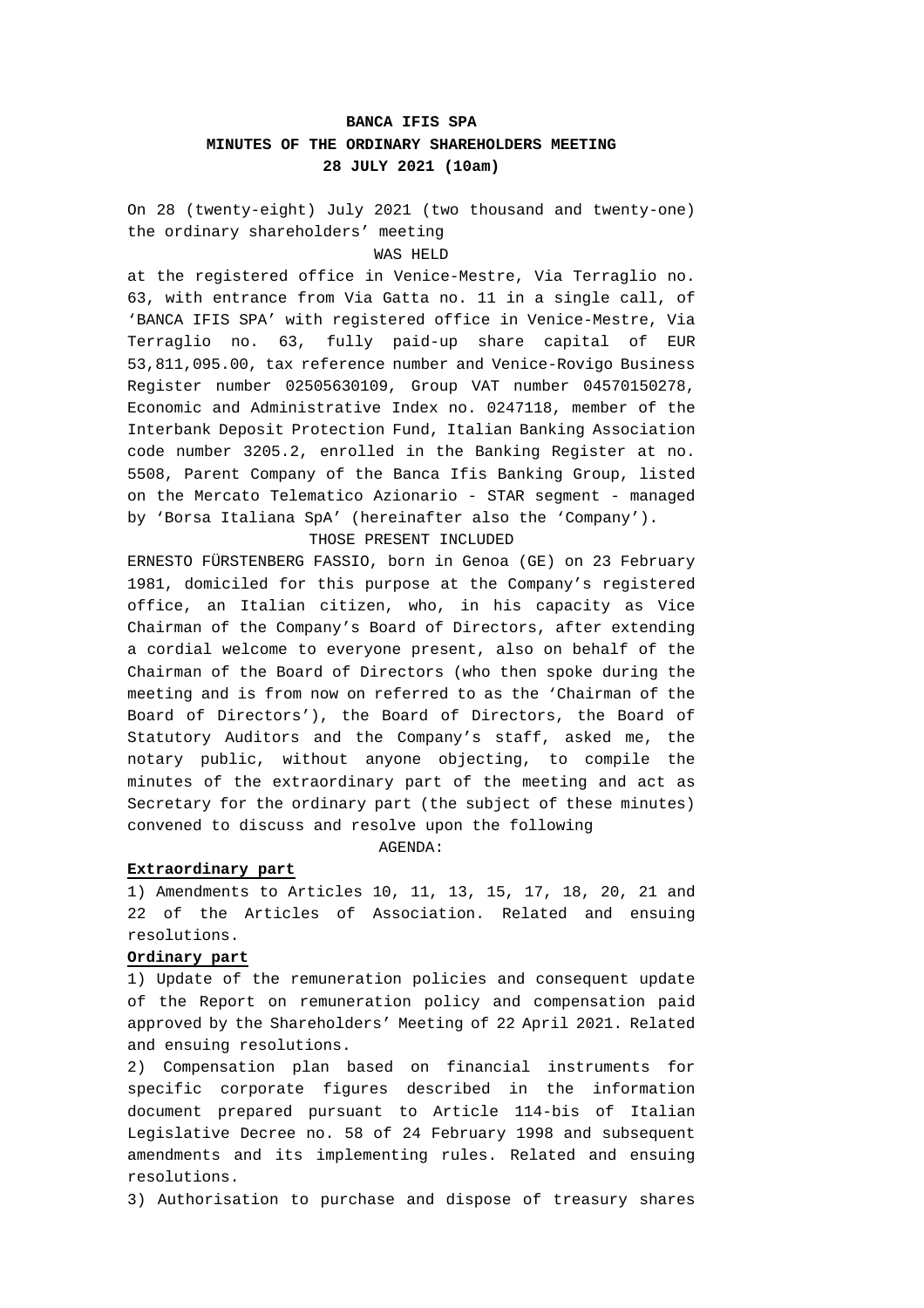pursuant to articles 2357 and 2357-ter of the Italian Civil Code, Article 132 of Italian Legislative Decree no. 58 of 24 February 1998 and subsequent amendments and additions and Article 144-bis of the Consob Regulation adopted by resolution no. 11971 of 14 May 1999 and subsequent amendments. Related and ensuing resolutions.

In these minutes, it is first acknowledged that the minutes of the extraordinary part of the work are recorded separately by the notary Stefano Bandieramonte of Mestre.

However, these minutes also note:

- to minimise the risks associated with the current health emergency, the Company had decided to avail itself of the option provided for in Art. 106 of (It.) Italian Legislative Decree no. 18 of 17 March 2020 on 'Measures to strengthen the National Health Service and provide economic support for families, workers and businesses in connection with the COVID-19 emergency' (converted with amendments by Law no. 27/2020), as last amended by Art. 3 of (It.) Italian Legislative Decree no. 183 of 31 March 2020 (converted with amendments by Law no. 21/2021) (the 'Decree'), to provide that attendance at the Shareholders' Meeting and the exercise of voting rights by shareholders shall take place exclusively through the representative designated pursuant to Article 135-undecies of Italian Legislative Decree no. 58/1998 (as subsequently amended, the 'Consolidated Law on Finance'), to which proxies or sub-proxies may also be conferred pursuant to Article 135 novies of the Consolidated Law on Finance, with shareholders being precluded from accessing the venue of the meeting;

- that the Company had therefore decided that the meeting would be held with the participation of the entitled persons, also (or exclusively) through the use of remote connection systems that allow their identification, in the manner communicated to them individually, in compliance with the current and applicable provisions;

- that, in any case, all the provisions concerning the containment of the spread of COVID 19, as set out in the current legislative decrees and decrees of the President of the Council of Ministers and the current order of the President of Veneto Region, have been complied with during the Shareholders' Meeting;

- that the proceedings of the Shareholders' Meeting are recorded solely to facilitate the drafting of the minutes and that the recordings, once the minutes have been finalised, would be deleted; it is specified that the processing of personal data is carried out in compliance with current legislation (Regulation (EU) no. 2016/679), it being understood that, as provided for in Article 6 of the General Meeting Regulations, no other recording instruments of any kind, photographic equipment and similar devices or mobile phones may be brought into the venue where the meeting is held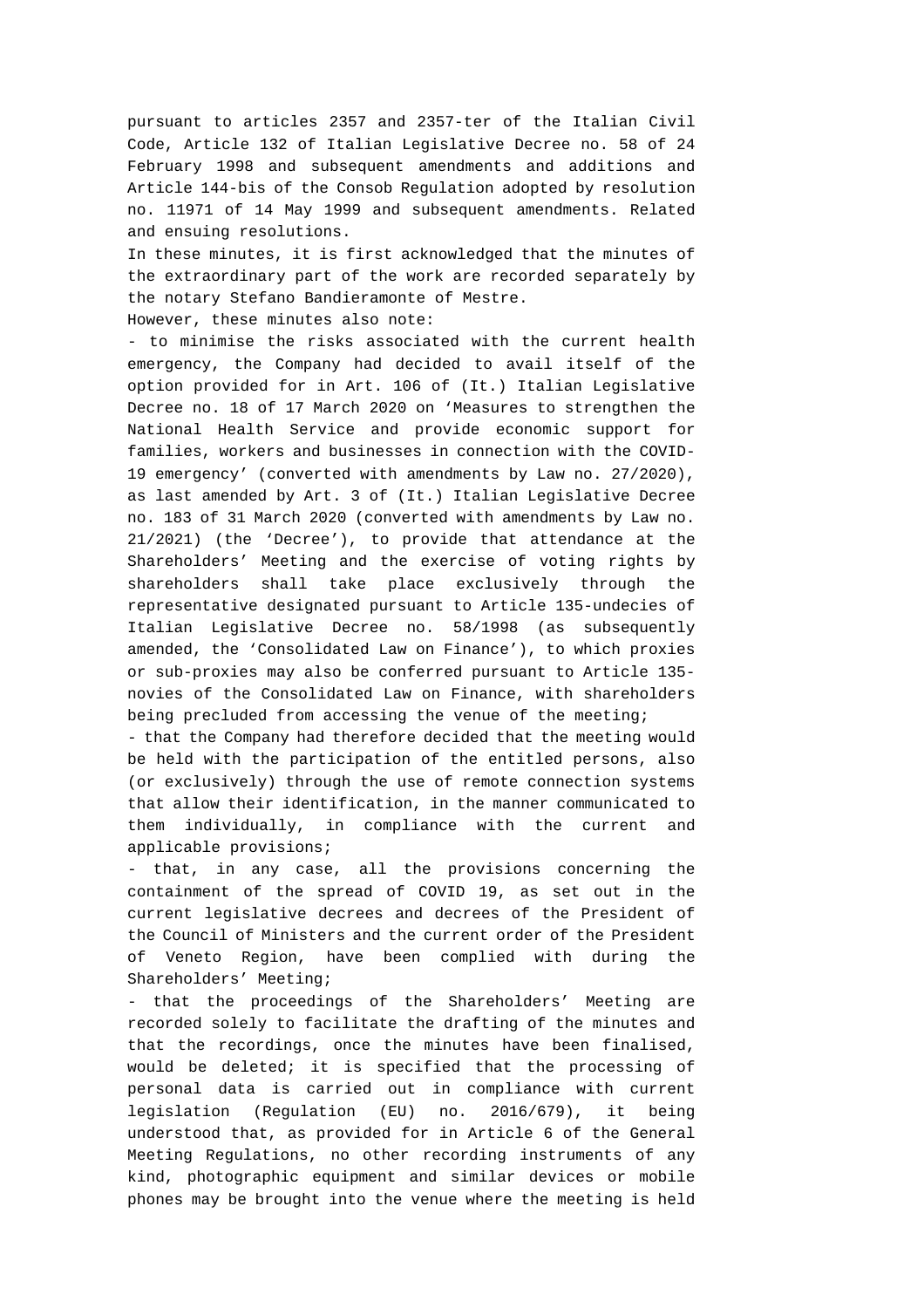without specific authorisation from the Chairman;

- that the Shareholders' Meeting had been duly convened, by means of a notice made available to the public at 'Borsa Italiana SpA' and at the authorised storage mechanism www.emarketstorage.com as well as on the Company's website on 28 June 2021 and published in abstract form on 29 June 2021 in the daily newspaper 'Italia Oggi', in a single call for 28 July 2021 at 9.30am at the registered office (with entrance from Via Gatta no. 11, Venice-Mestre);

- that the notice convening the meeting set out the Shareholders' right, through the conditions set out, to request additions to the agenda and to present new draft resolutions pursuant to Article 126-bis of the Consolidated Law on Finance and that this right has not been exercised by any shareholder;

- that the Company had chosen for this Shareholders' Meeting Società per Amministrazioni Fiduciarie 'SPAFID' SpA - with registered office in Via Filodrammatici 10, 20121 Milan ('Spafid') - as the shareholders' representative designated by the Company, pursuant to Art. 135-undecies of the Consolidated Law on Finance (the 'Designated Representative'), to whom shareholders were entitled to grant proxy pursuant to Art. 135-undecies of the Consolidated Law on Finance, without charge (except for any postage costs), and proxies or subproxies pursuant to Article 135-novies of the Consolidated Law on Finance. The Appointed Representative stated that he had received 236 (two hundred and thirty-six) proxies to represent the shareholders, whose names - together with the respective number of shares - are shown in the documentation attached to these minutes under letter 'A';

- that the Appointed Representative, who took the floor in the person of Marveggio Michele, born in Sondrio on 22 April 1976, through the use of remote connection systems, in compliance with current and applicable provisions, stated that he has no personal interest or on behalf of third parties in the proposed resolutions on the agenda;

- that, given how this meeting was conducted, no questions were expected to be asked on the day, and in any case, no questions had been duly submitted and received before the meeting, by shareholders within the deadline and under the provisions of the notice of call;

- that it is acknowledged that no applications were received pursuant to Art. 127-ter of the Consolidated Law on Finance by the deadline (19 July 2021);

- that records and documents were filed, the notices required by law were issued, and market disclosure obligations were fulfilled;

- that the current paid-up share capital is EUR 53,811,095.00, represented by 53,811,095 ordinary registered shares of Euro 1 each;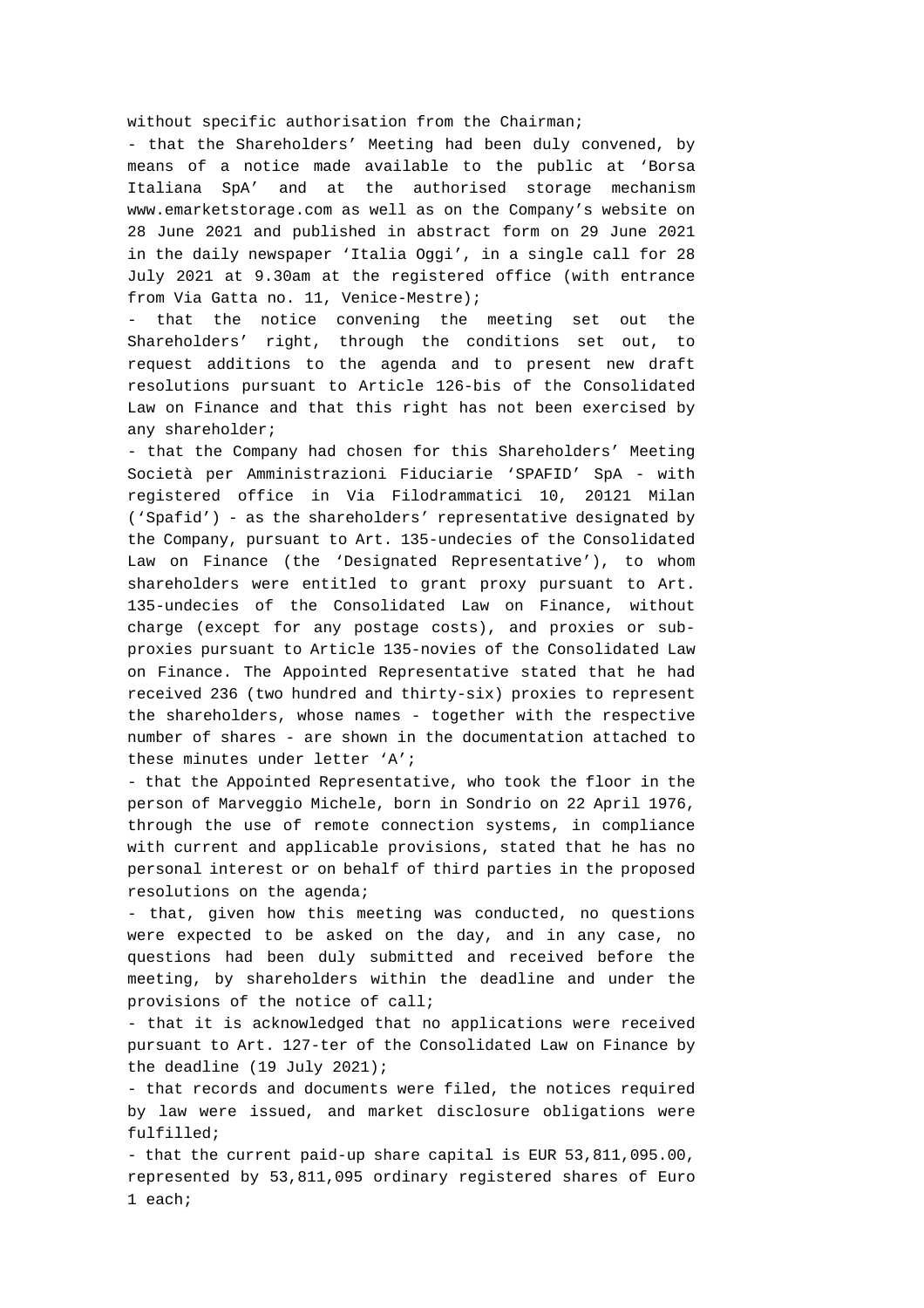- that to obtain the admission ticket for the Shareholders' Meeting, the following were produced pursuant to Art. 9 of the Articles of Association, the communications from intermediaries relating to the shares;

- that, in accordance with the provisions in force on the protection of personal data, the data of the participants in the Shareholders' Meeting were collected and processed by the Company exclusively to carry out the mandatory Shareholders' Meeting and corporate obligations and, in any case, in such a way as to ensure their security and confidentiality;

- that at 10am (the time when the discussion of the ordinary part of the agenda began), there were present the shareholders indicated in the document attached above sub. 'A' and that therefore a total of no. 35.459,516 (thirty-five million, four hundred and fifty-nine thousand, five hundred and sixteen) ordinary shares with voting rights out of an aggregate total of no. 53.811,095 (fifty-three million eight hundred and eleven thousand nine hundred and ninety-five) ordinary shares constituting the share capital, shares equal to 65.896% (sixty-five point eight hundred and ninety-six per cent) of the share capital;

- that in any case during the Shareholders' Meeting before each vote, updated attendance figures would be communicated; - that, to this end, for the sake of correct minuting, all persons attending remotely were asked, as far as possible, to remain connected and therefore not to leave the meeting, inviting those who did disconnect to inform the meeting;

- that, insofar as is necessary, given that there were no shareholders present in the meeting room, and for the sake of correct minuting, all those present in the meeting room were asked, as far as possible, not to leave the room, and that those who did leave the room were asked to report this on their way out;

- that, pursuant to the Shareholders' Meeting regulations and the relevant provisions in force, the entitlement of the shareholders present, exclusively through the Appointed Representative, to attend and vote at the Shareholders' Meeting had been ascertained;

that as of today, according to the results of the Shareholders Book, supplemented by the communications received pursuant to Art. 120 of the Italian Consolidated Finance Law (Consolidated Law on Finance), and by other information made available, showed that the only shareholder with shareholding greater than the legal threshold (3%) of the subscribed share capital and represented by shares with voting rights is "LA SCOGLIERA SpA", holder of 27,174,347 (twentyseven million one hundred seventy-four thousand three hundred forty-seven) ordinary shares representing 50.50% of the share capital;

– that no agreements were brought to the Company's attention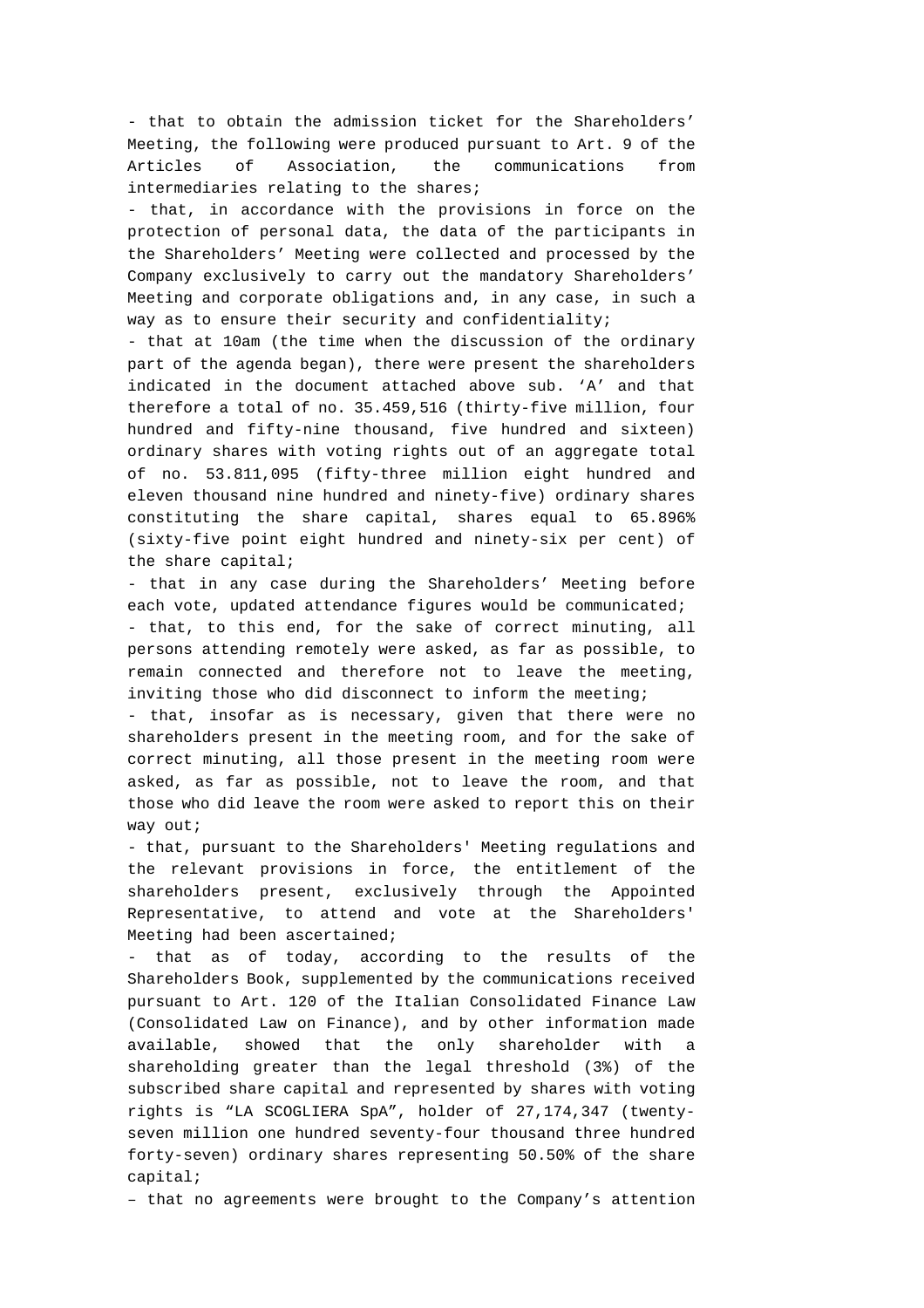## regarding Art. 122 of the Consolidated Law on Finance;

- that as of today the Company holds 339,139 treasury shares (equal to 0.630% of the share capital), the voting rights of which are suspended pursuant to Art. 2357-ter, paragraph 2 of the (It.) Italian Civil Code. Therefore, as of today, there are 53,471,956 votes exercisable at the Shareholders' Meeting. Treasury shares are however computed in capital to calculate the shares required for Shareholders' Meeting constitution and resolutions;

- that of the Board of Directors, the Chairman FÜRSTENBERG SEBASTIEN EGON (who spoke during the meeting), the Vice Chairman FÜRSTENBERG FASSIO ERNESTO, the Managing Director GEERTMAN FREDERIK HERMAN, the Directors PREVE RICCARDO and COLLEONI BEATRICE were present in the room, while in compliance with current and applicable provisions, the Directors LO GIUDICE LUCA, MALINCONICO ANTONELLA, ARDUINI SIMONA, BILLIO MONICA and REGAZZI MONICA were connected remotely;

- that for the Board of Statutory Auditors, the Chairman BUGNA GIACOMO and the Standing Auditor OLIVETTI FRANCO were present in the meeting room, while in compliance with current and applicable provisions, the Standing Auditor MONTERUMISI MARINELLA was connected remotely;

- that, in accordance with the law, the shareholders were provided at the registered office and on the website www.bancaifis.it under the section "Corporate Governance / Shareholders' Meeting" with the documents and information referred to in Art. 125-quater of the Consolidated Law on Finance;

- that, under the law, the documentation relating to the proposals concerning the items on the agenda pursuant to Art. 125-ter of the Consolidated Law on Finance of this Shareholders' Meeting was made available to the public within the terms of the law at the Company's registered office and at the authorised storage mechanism eMarket Storage www.emarketstorage.com, as well as on the website www.bancaifis.it under the section 'Corporate Governance / Shareholders' Meeting';

- that, in particular, among the documents made available to the public within the time limits and in the manner prescribed by law as indicated above were:

---- the Explanatory Report of the Board of Directors concerning, in addition to the only item on the agenda of the extraordinary part of this Shareholders' Meeting, also all the items on the agenda of the ordinary part, it being understood that the explanatory report concerning item 1 of the ordinary part of the agenda was in a separate document;

---- the Addendum to the report on the remuneration policy and compensation paid (2021) of Banca Ifis SpA approved by the Board of Directors on 24 June 2021 (relating to the ordinary part);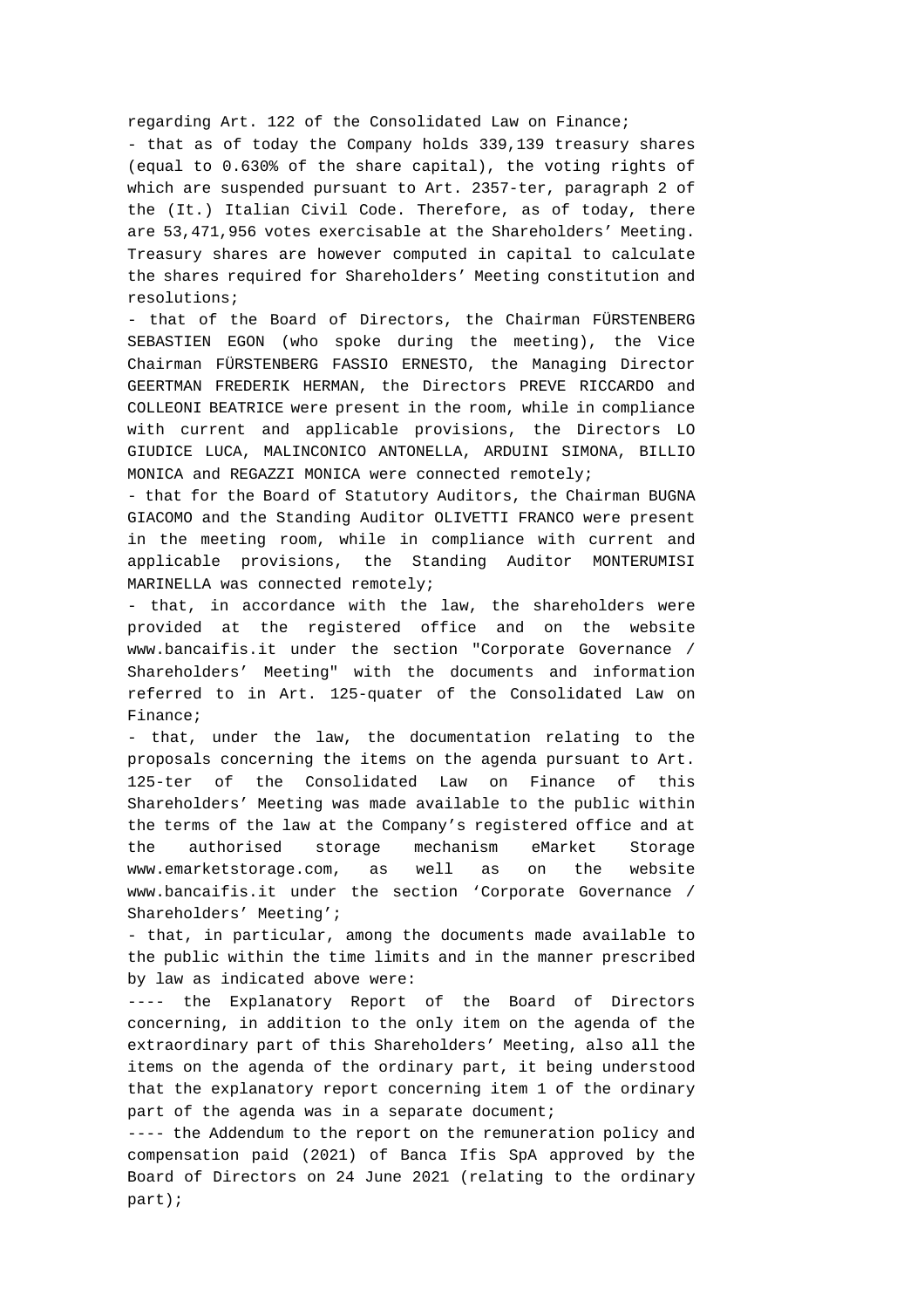---- the Information Document relating to the long-term incentive plan known as the '2021-2023 LTI Plan' pursuant to articles. 114-bis of the Consolidated Law on Finance and 84 bis of the Regulation adopted by Consob with resolution no. 11971/1999 (as subsequently amended) (relating to the ordinary part);

that the shareholders have had the possibility, having the right, to view all deeds deposited in the registered office and have been able to receive a copy;

- that the Director-General, Mr STACCIONE ALBERTO, was present in the room;

- that a number of the Company's employees and contract workers, including external ones, were present in the room for operational reasons, and also to assist the Company in recording the presence of shareholders and the votes;

- that a consultant from the Company was allowed to attend the meeting in the room to assist the Chairman, the CEO and the Secretary;

- that as far as the conduct of the Shareholders' Meeting was concerned, the Shareholders' Meeting's rules of procedure would, in any case, apply in full, insofar as this was compatible with the current meeting procedures used to minimise the risks associated with the current health emergency;

- that the remote connection system used, made it possible to verify the proper constitution of this meeting, the identity and legitimacy of the persons attending, the appropriate conduct of the meeting and the proclamation of the results of voting;

- that the technical methods used for the management of the proceedings and voting carried out during the Shareholders Meeting would be managed in line with the Shareholders Meeting Regulations;

- that votes be carried out by open ballot;

- that the names of those who did not vote, voted against, abstained or gave instructions to the Appointed Representative not to take part in one or more votes are recorded in the annexes to these minutes;

- that, before moving on to the discussion of the agenda items, the Chairman asked the Secretary to request that those present at the vote be informed as of now of any lack of entitlement to vote under the current legislation, which provides that:

-- Anyone who directly or indirectly holds a stake in a company with shares listed on the stock exchange to an extent exceeding the threshold laid down must notify the company and CONSOB in writing;

-- The acquisition of shareholdings in banks which, taking into account those already held, give rise to: a) a shareholding of 10% or more, or to the attainment of or exceeding of the thresholds of 20%, 33% and 50% of the share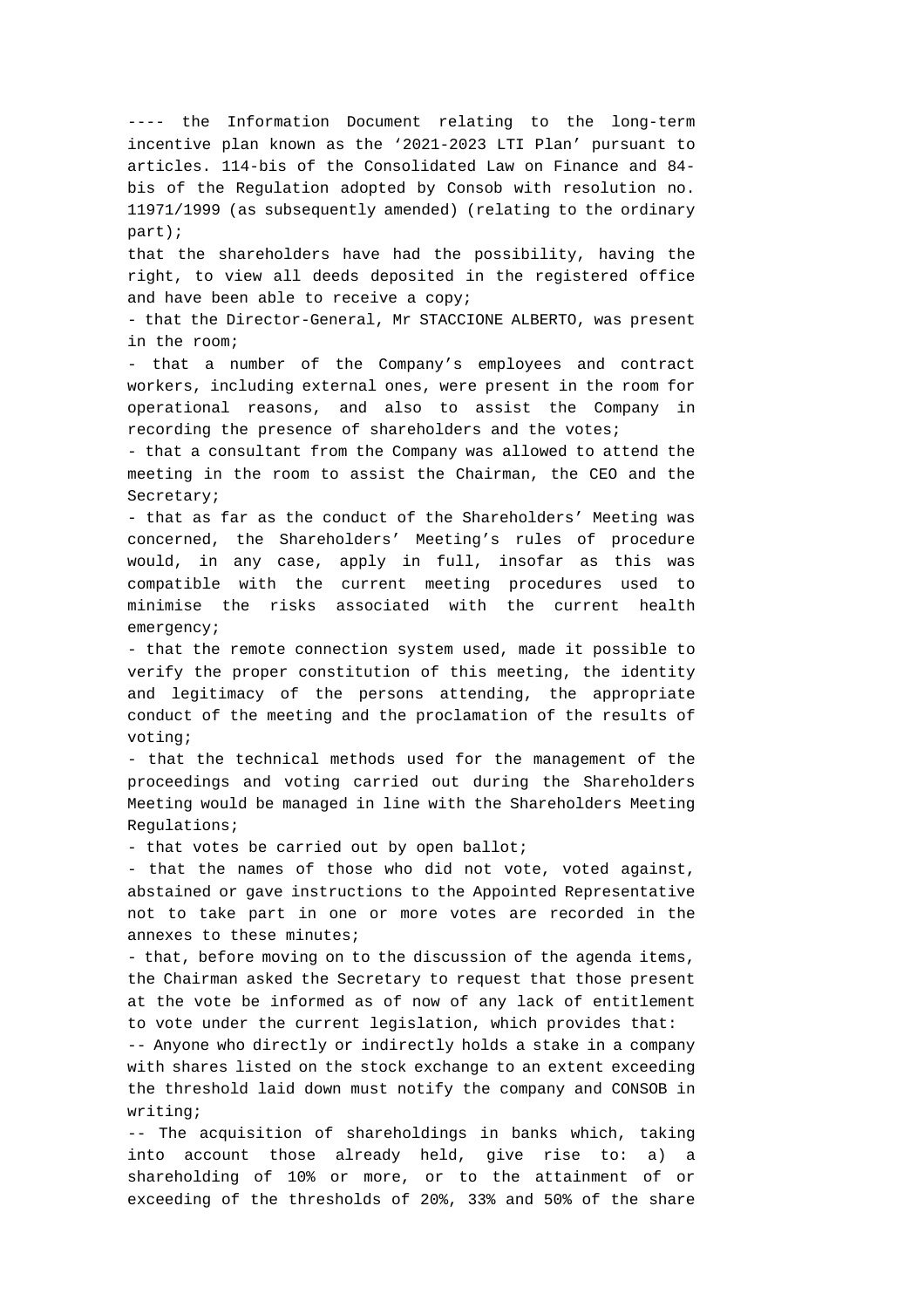capital or voting rights; b) the possibility of exercising a significant influence on the management; c) control, regardless of the size of the shareholding, is subject to specific legal and reporting obligations to the Bank of Italy; -- holders of significant shareholdings in banks must satisfy the integrity requirements set out in applicable legislation and regulations and, if these requirements are not met, voting rights relating to shareholdings that exceed the thresholds of participation established by the regulations may not be exercised.

The Chairman then declared that, based on the information available for admission to the vote, the required checks had been performed and that no one had declared any impediment or lack of entitlement to vote and that, therefore, the Shareholders' Meeting was validly constituted and able to resolve on the items on the agenda.

The Chairman then referred to the first item on the ordinary agenda

**'(1) Update of remuneration policies and consequent update of the Report on remuneration policy and compensation paid approved by the Shareholders' Meeting of 22 April 2021. Related and consequent resolutions.'** 

recalling that the Board of Directors' Explanatory Report on this issue and the Addendum attached thereto had been made available to the public at the registered office of 'Borsa Italiana SpA', on the authorised storage mechanism www.emarketstorage.com, as well as on the Company's website. He, therefore, proposed not to read out this Report and the Addendum attached to it, unless otherwise advised by the participants, as the Report and Addendum had already been made available to the public as indicated above. Nobody had any objections in this regard, and the report was not read out to the meeting.

He invited the Chair of the Remuneration Committee, Antonella Malinconico, to take the floor.

**SPEECH BY THE CHAIRMAN OF THE REMUNERATION COMMITTEE, ANTONELLA MALINCONICO:** "*Thank you Mr Chairman.* 

*The Board of Directors, after receiving the favourable opinion and proposal of the Remuneration Committee, resolved to submit to the Shareholders' Meeting the proposal for approval of an addendum to the Bank's remuneration policies, as outlined in Section I of the 'Report on Remuneration Policy and Compensation Paid' of Banca Ifis ('Addendum').* 

*The purpose of the Addendum is to adjust the remuneration policies of the Banca Ifis banking group to incentivise the retention of the Chief Executive Officer and any other top managers of the Bank who may be identified through the provision of a long-term incentive plan for the three years 2021-2023 entirely based on financial instruments, the adoption of which is proposed under item 2 on the agenda of*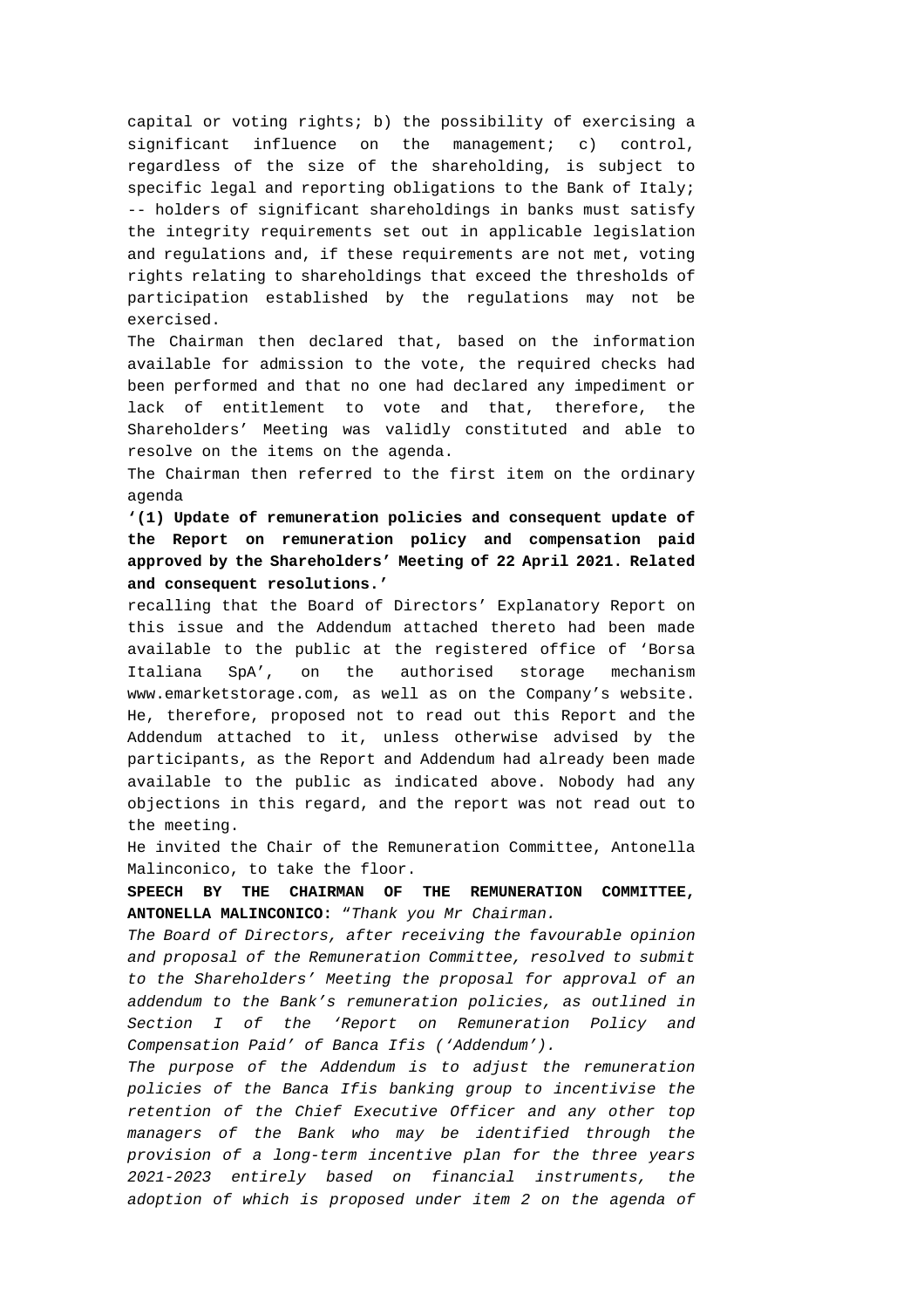*the ordinary part.* 

*This is intended to strengthen the alignment of interests between top management and all Ifis Group stakeholders, incentivising them to achieve the Bank's long-term objectives (as reflected in the strategic plan currently being defined) and encourage their retention.* 

*Since this is a plan based on financial instruments, its approval is submitted by the Board of Directors, on the proposal of the Remuneration Committee (which, to this end, has obtained the favourable opinion of the competent Bank Departments and has been assisted by independent external consultants) and subject to the favourable opinion of the Board of Statutory Auditors, for approval by the Shareholders' Meeting, pursuant to the provisions of Art. 114-bis of the Consolidated Law on Finance.* 

*For all other aspects of the Bank's remuneration policy, the provisions of Section I of the 2021 Remuneration Report continue to apply in full.* 

*For the purposes and content of the proposals, I draw your attention to the reports of the Board of Directors on the agenda items of the Shareholders' Meeting, which have been made available to shareholders, including on the Bank's website.* 

*I would also like to recall that, following the approval of the plan by the Shareholders' Meeting, the Board of Directors will (again on the proposal of the Remuneration Committee and subject to the favourable opinion of the Bank's Board of Statutory Auditors) approve the plan regulations, identify any beneficiaries other than the Chief Executive Officer and define the target benefit for each of them.* 

*I also believe it is appropriate to draw attention to the fact that it is a stock option plan which provides for the assignment to the beneficiaries, free of charge, of a certain number of purchase option rights that will give them the right to purchase, at a certain strike price, a corresponding number of ordinary shares of the Bank.* 

*This is without prejudice, in any event, to the Bank's right to also use the so-called phantom stock options, which give the right to the payment, for each phantom stock option exercised, of a sum of money corresponding to the difference between the value of the Bank's ordinary shares at the time of the exercise of the phantom stock options and the exercise price of the options (the 'Phantom Stock Options'), where this is also necessary to include other beneficiaries in the plan other than the Chief Executive Officer.* 

*The options and/or Phantom Stock Options shall become exercisable after a three-year vesting period (2021, 2022 and 2023), (the 'Vesting Period') subject to the circumstance that, at that date and except in the case of good leaver, the relationship between the Bank and the Chief Executive Officer*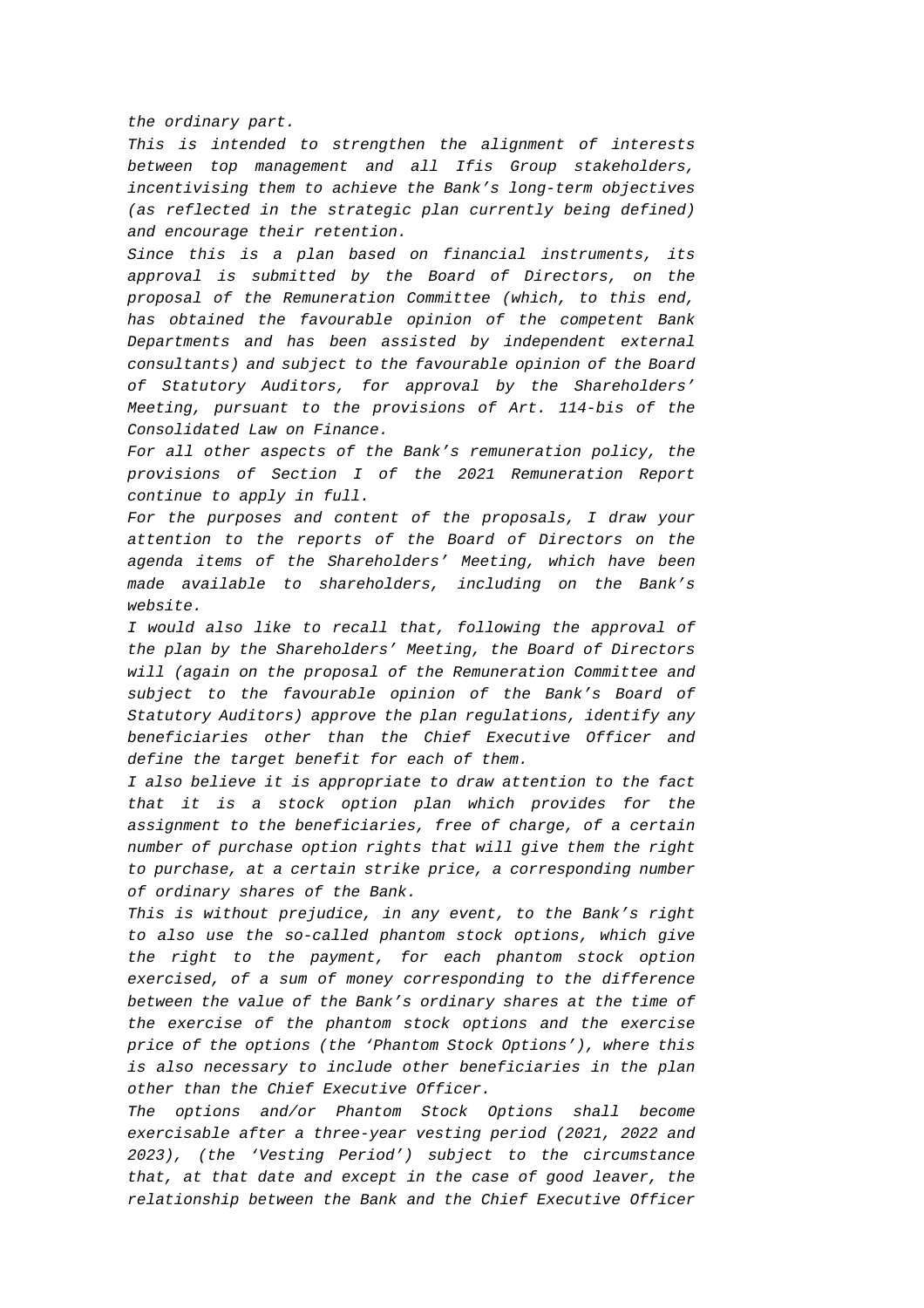*or the other possible beneficiaries is still in place, as well as to the achievement of pre-determined quantitative and qualitative, financial and non-financial targets linked to the Bank's long-term strategies.* 

*I refer instead to the reports mentioned above of the Board of Directors on the items on the agenda of the Shareholders' Meeting concerning:* 

*- performance targets in terms of market indicators (Relative TSR vs Peer Group), economic-financial indicators (Profit Before Tax, Cost/Income Ratio, Gross NPE Ratio) and ESG indicators (in line with the strategic plan);* 

*- good and bad leavership clauses;* 

*- the financial instruments servicing the plan, which will consist of ordinary shares of the Bank that can be purchased by the beneficiaries of the plan upon exercise of the options and that will revert, in whole or in part, from the funding of treasury shares that Banca Ifis can purchase and that it can dispose of in execution of specific authorisations by the shareholders' meeting, pursuant to Articles. 2357 and 2357 ter of the Italian Civil Code, Art. 132 of the Consolidated Law on Finance and Art. 144-bis of the Issuers' Regulations and in compliance with applicable EU legislation, including Regulation (EU) 596/2014 and Delegated Regulation (EU) 1052/2016, subject to the issue of a specific authorisation by the Bank of Italy pursuant to Art. 77, letter a) and 78 of EU Regulation no. 575/2013, as proposed under item 3 of the agenda of the ordinary part"*.

The Chairman took the floor again and thanked the Chairman of the Remuneration Committee, Antonella Malinconico, for her speech.

There being no other contributions, the discussion was declared closed and voting opened on the first item on the agenda of the ordinary part '**1) Update of the remuneration policies and consequent update of the Report on the remuneration policy and compensation paid approved by the Shareholders' Meeting of 22 April 2021. Resolutions pertaining thereto and consequent thereto**, before which the necessary formalities were read out and the appropriate invitations renewed.

Accordingly, it was noted:

- that the Appointed Representative informed that there were no changes to the attendance communicated above and resulting from the documentation attached above. Therefore, the following shareholders were present, in the manner indicated above, through the Appointed Representative, representative no. 35.459,516 (thirty-five million, four hundred and fiftynine thousand, five hundred and sixteen) ordinary shares with voting rights out of an aggregate total of no. 53.811,095 (fifty-three million eight hundred and eleven thousand nine hundred and ninety-five) ordinary shares constituting the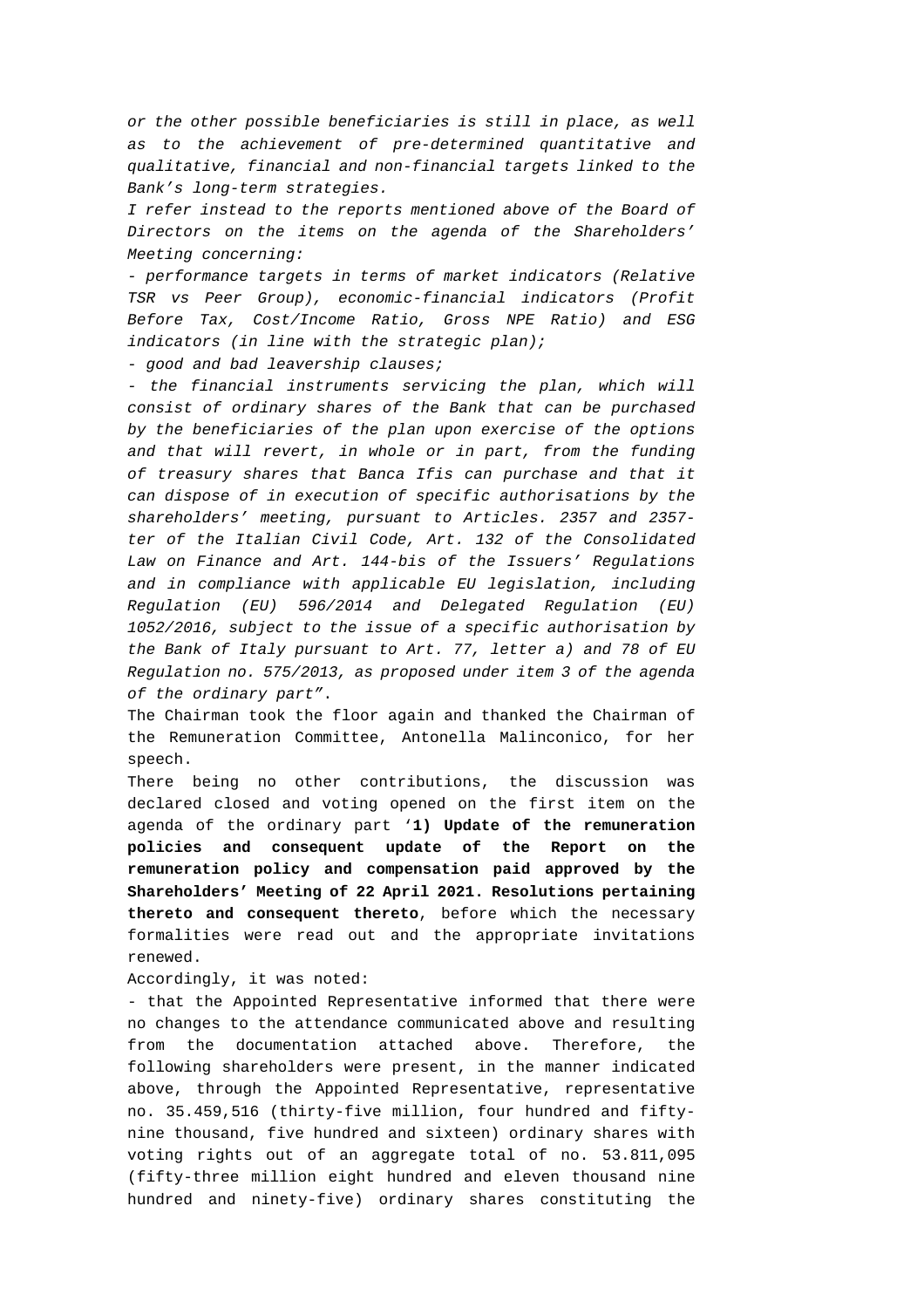share capital and thus shares equal to 65.896% (sixty-five point eight hundred and ninety-six percent) of the share capital;

- that the Chairman repeated his request to those present to declare any lack of entitlement to vote under the law and the Articles of Association and that the Appointed Representative was asked to state whether any shareholders did not intend to contribute to the formation of the basis for calculating the majority;

- that no one had reported the existence of any grounds preventing or restricting the right to vote.

The following draft resolution was then read out:

**'The Shareholders' Meeting of Banca Ifis SpA, having examined the explanatory report of the Board of Directors in point no. 1 of the Ordinary part of the Agenda and the addendum attached thereto,** 

#### **resolves**

**to approve the proposed additions to Section I of the 'Report on Remuneration Policy and Remuneration Paid' of Banca Ifis SpA - prepared pursuant to Art. 123-ter of Italian Legislative Decree no. 58/1998 and Bank of Italy Circular no. 285 of 17 December 2013 - Supervisory Provisions for Banks - Title IV, Chapter 2, 'Remuneration and Incentive Policies and Practices', last updated on 23 October 2018 - as illustrated in the Board of Directors' explanatory report under point no. 1 of the Ordinary part of the Agenda and reported in the addendum, approved by the Board of Directors on 24 June 2021, attached to the same report, also to adjust the remuneration policies of the Banca Ifis banking group for 2021'.**

It was also recalled that voting, of course, takes place through the Appointed Representative.

 The Chairman at 10:10 put the proposed resolution to the vote.

A vote was then taken via the Designated Representative.

 The results were announced: this motion was approved by a majority vote:

- 35,358,548 (thirty-five million three hundred and fiftyeight thousand five hundred and forty-eight) votes in favour representing 99.715% (ninety-nine point seven hundred and fifteen percent) of the voting capital;

- 100,968 (one hundred thousand nine hundred sixty-eight) votes against representing 0.285% (zero point two hundred eighty-five percent) of the voting capital;

- 0 (zero) abstained;

- 0 (zero) non-voters,

with the specification that the names of the shareholders who voted in favour and of the shareholders who voted against, and the relative number of shares, are shown in the documents attached to these minutes under letter 'B' only, and which for this purpose are deemed to be reproduced here in full.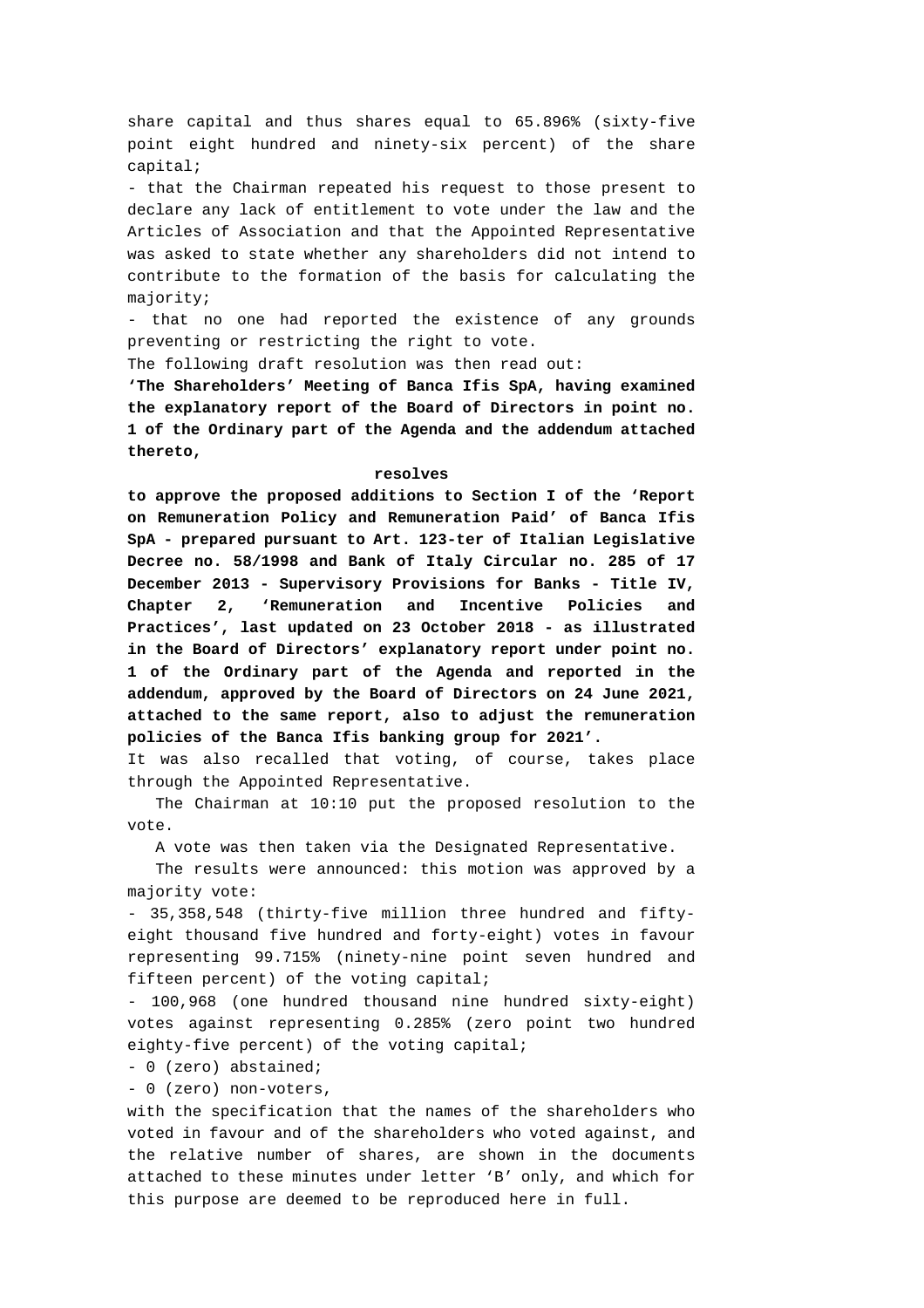The Chairman took the floor again and, concerning the second item on the agenda of the ordinary part '**2) Share-based compensation plan for specific corporate figures described in the information document prepared pursuant to Article 114-bis of Italian Legislative Decree no. 58/1998', took the floor. no. 58 of 24 February 1998 and subsequent amendments and its implementing rules. Related and consequent resolutions.'** 

recalled that the Explanatory Report of the Board of Directors on this point and the information document relating to the Long-Term Incentive Plan called 'LTI Plan 2021-2023' have been made available to the public at the Company's registered office, 'Borsa Italiana SpA', the authorised storage mechanism www.emarketstorage.com, as well as on the Company's website. Therefore, he proposed not to read out this Report and the Information Document, unless otherwise advised by the participants, as the Report and the Information Document have already been made available to the public as indicated above. Nobody had any objections in this regard, and the report was not read out to the meeting.

He invited Prof. Antonella Malinconico, Chairman of the Remuneration Committee, to take the floor on this agenda item as well.

**SPEECH BY THE CHAIRMAN OF THE REMUNERATION COMMITTEE, ANTONELLA MALINCONICO:** "*I would like to thank the Chairman and simply refer to what has already been said in connection with the discussion of the previous item on the agenda and, in particular:* 

*- the reports of the Board of Directors on the items on the agenda of the Shareholders' Meeting;* 

*- the information document drawn up pursuant to Art. 84-bis of Consob Regulation no. 11971 of 14 May 1999, as amended and supplemented, concerning the long-term incentive plan called 'LTI PLAN 2021-2023".".* 

The Chairman took the floor again, thanked the Chairman of the Remuneration Committee and asked the Chairman of the Board of Statutory Auditors whether he wished to take the floor.

**STATEMENT BY THE CHAIRMAN OF THE BOARD OF STATUTORY AUDITORS, GIACOMO BUGNA:** "*I would like to thank the Chairman and simply point out that the Board of Statutory Auditors has unanimously expressed a favourable opinion on the approval of the longterm incentive plan called the 'LTI PLAN 2021-2023*".".

The Chairman took the floor again and thanked the Chairman of the Board of Statutory Auditors.

As there were no other contributions, the discussion was declared closed, and voting opened on the second item on the agenda of the ordinary part '**2) Compensation plan based on financial instruments for certain corporate figures described in the information document prepared pursuant to Article 114 bis of Italian Legislative Decree no. 58 of 24 February 1998**. **no. 58 of 24 February 1998 and subsequent amendments and its**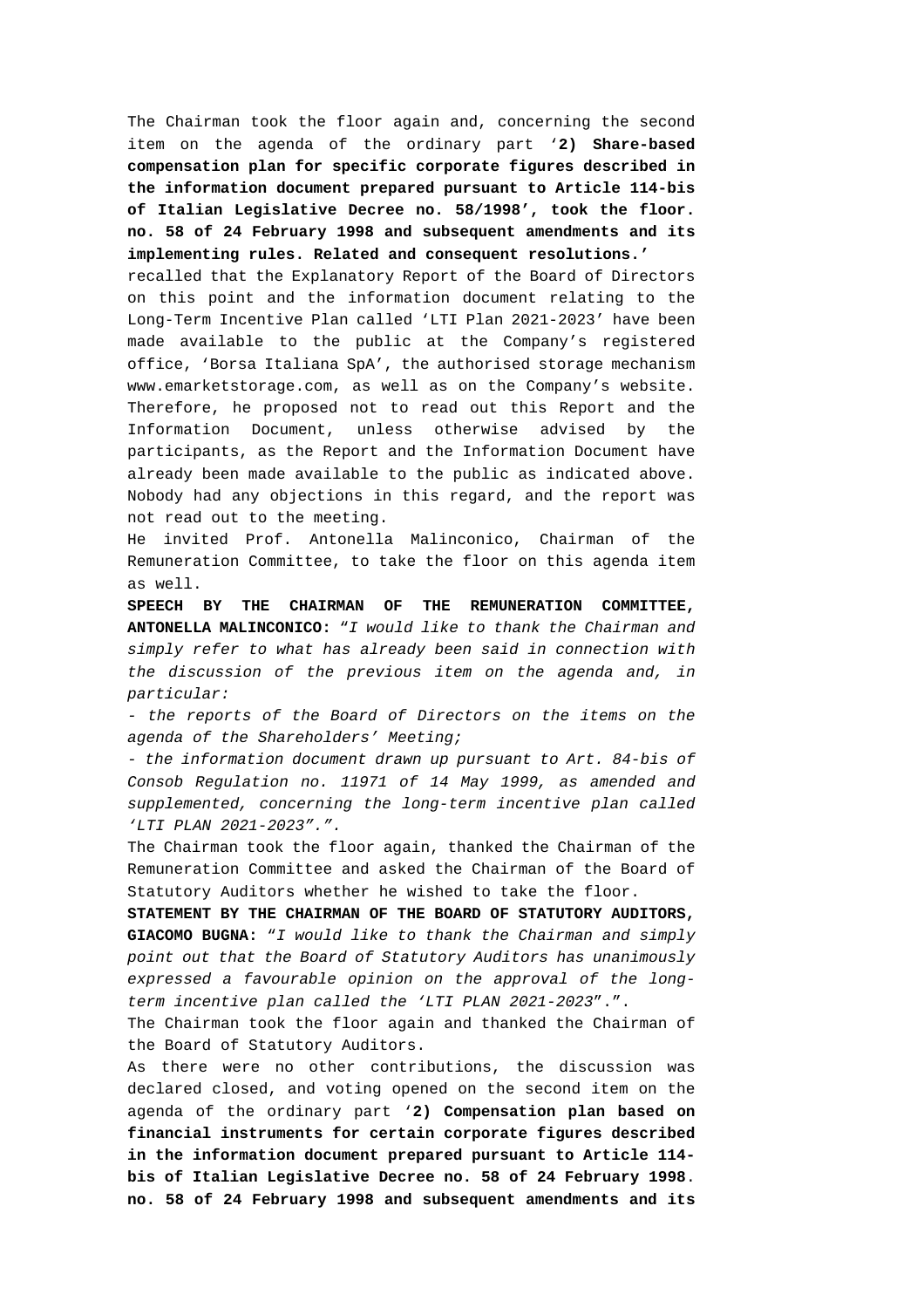**implementing rules. Resolutions pertaining thereto and consequent thereto**, before which the necessary formalities were read out and the appropriate invitations renewed. Accordingly, it was noted:

- that the Appointed Representative informed that there were no changes to the attendance communicated above and resulting from the documentation attached above. Therefore, the following shareholders were present, in the manner indicated above, through the Appointed Representative, representative no. 35.459,516 (thirty-five million, four hundred and fiftynine thousand, five hundred and sixteen) ordinary shares with voting rights out of an aggregate total of no. 53.811,095 (fifty-three million eight hundred and eleven thousand nine hundred and ninety-five) ordinary shares constituting the share capital and thus shares equal to 65.896% (sixty-five point eight hundred and ninety-six percent) of the share capital;

- that the Chairman repeated his request to those present to declare any lack of entitlement to vote under the law and the Articles of Association and that the Appointed Representative was asked to state whether any shareholders did not intend to contribute to the formation of the basis for calculating the majority;

- that no one had reported the existence of any grounds preventing or restricting the right to vote.

The following draft resolution was then read out:

**'The Shareholders' Meeting of Banca Ifis SpA, having examined the explanatory report of the Board of Directors in point no. 2 of the Ordinary part of the Agenda and having regard to the information document attached thereto,** 

### **resolves**

**a) to approve, pursuant to and for the purposes of Article 114-bis of Italian Legislative Decree no. 58/1998 and Bank of Italy Circular no. 285/2013, the adoption of a long-term incentive plan for the three years 2021-2023 entirely based on financial instruments for the Chief Executive Officer and any other top managers of the Bank (the 'Plan'), the terms, conditions and procedures of which were described in the information document attached to the Board of Directors' report under point no. 2 of the Ordinary part of the Agenda; b) to grant the Board of Directors the widest possible powers to implement the Plan, including, but not limited to, the power to: (i) draw up and define the related implementing regulations, (ii) identify the beneficiaries of the Plan and the performance objectives and related targets, (iii) determine the quantity of options to purchase ordinary shares of Banca Ifis SpA (iii) determine the number of options to purchase ordinary shares of Banca Ifis SpA attributable and to be attributed to each beneficiary, (iv) proceed with the assignment of the aforesaid options, as well as (v) perform**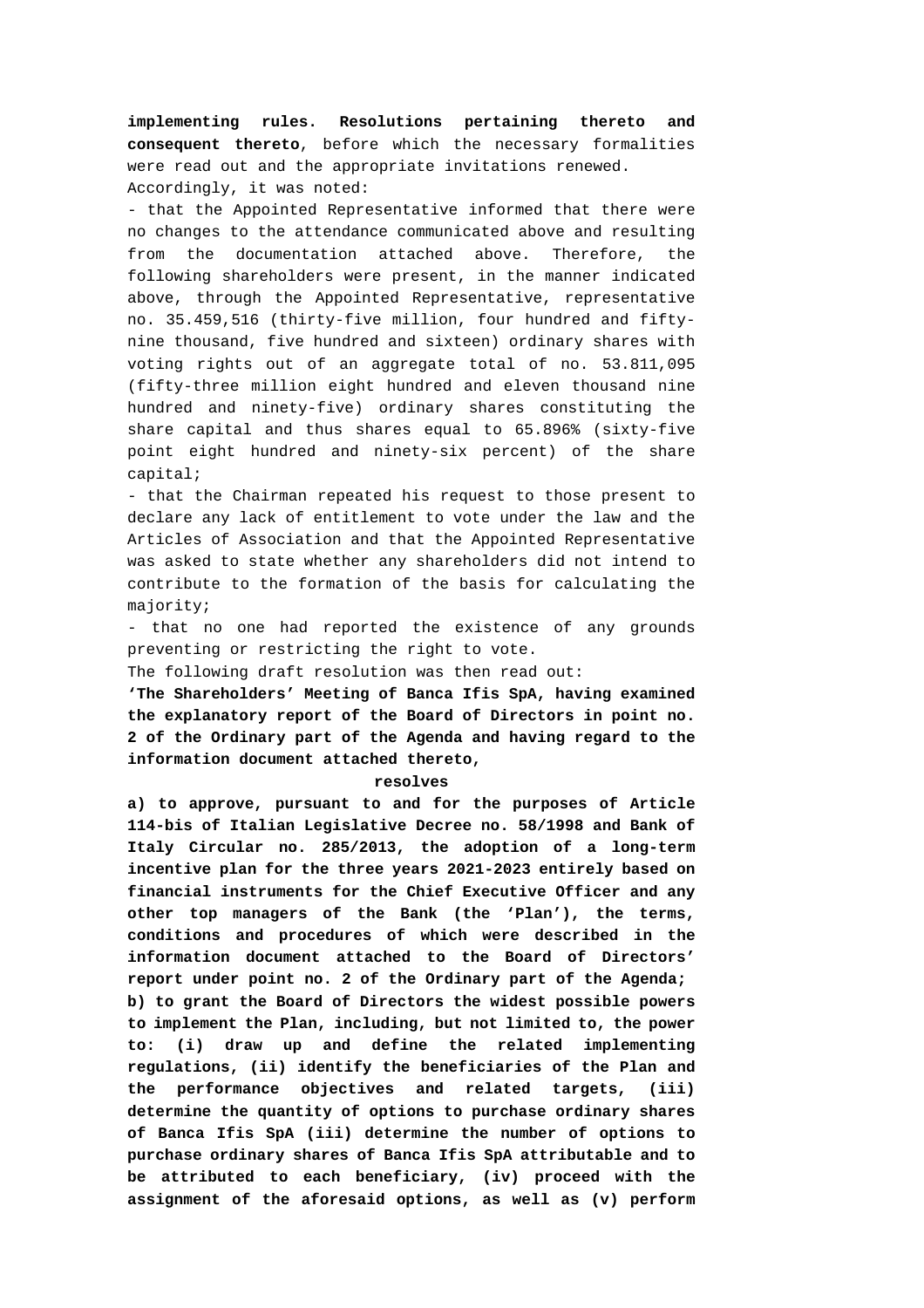**any act, fulfilment, formality, filing or communication that is necessary or appropriate to manage and implement the Plan and the related regulation with the broad power to delegate the aforesaid powers, in whole or in part'.**

It was also recalled that voting, of course, takes place through the Appointed Representative.

 The Chairman at 10:18 put the proposed resolution to the vote.

A vote was then taken via the Designated Representative.

 The results were announced: this motion was approved by a majority with:

- 35,234,546 (thirty-five million two hundred and thirty-four thousand five hundred and forty-six) votes in favour representing 99.366% (ninety-nine point three hundred and sixty-six percent) of the voting capital;

- 224,970 (two hundred and twenty-four thousand nine hundred and seventy) votes against representing 0.634% (zero point six hundred and thirty-four percent) of the voting capital;

- 0 (zero) abstained;

- 0 (zero) non-voters,

with the specification that the names of the shareholders who voted in favour and of the shareholders who voted against, and the relative number of shares, are shown in the documents attached to these minutes under letter 'C' only, and which for this purpose are deemed to be reproduced here in full.

The Chairman took the floor again and, with reference to the third and last item on the ordinary agenda, '**3) Authorisation to purchase and dispose of treasury shares pursuant to Articles 2357 and 2357-ter of the Italian Civil Code, of Article 132 of Italian Legislative Decree of no. 58 of 24 February 1998 and subsequent amendments and additions and Article 144-bis of the Consob Regulation adopted by resolution no. 11971 of 14 May 1999 and subsequent amendments. Resolutions pertaining thereto and consequent thereto**.' recalling that the Board of Directors' Explanatory Report has been made available to the public at the Company's registered office, 'Borsa Italiana SpA', the authorised storage mechanism www.emarketstorage.com, as well as on the Company's website. Therefore, he proposed not to read out this Report, unless otherwise advised by the participants, as the Report has already been made available to the public as indicated above. Nobody had any objections in this regard, and the report was not read out to the meeting.

He then invited Prof. Antonella Malinconico, Chairman of the Remuneration Committee, to take the floor on this item on the agenda as well.

**SPEECH BY THE CHAIRMAN OF THE REMUNERATION COMMITTEE, ANTONELLA MALINCONICO:** "*Thank you Mr Chairman. I will simply refer to what has already been stated in the reports of the Board of Directors on the items on the agenda of the Shareholders' Meeting and in the information document*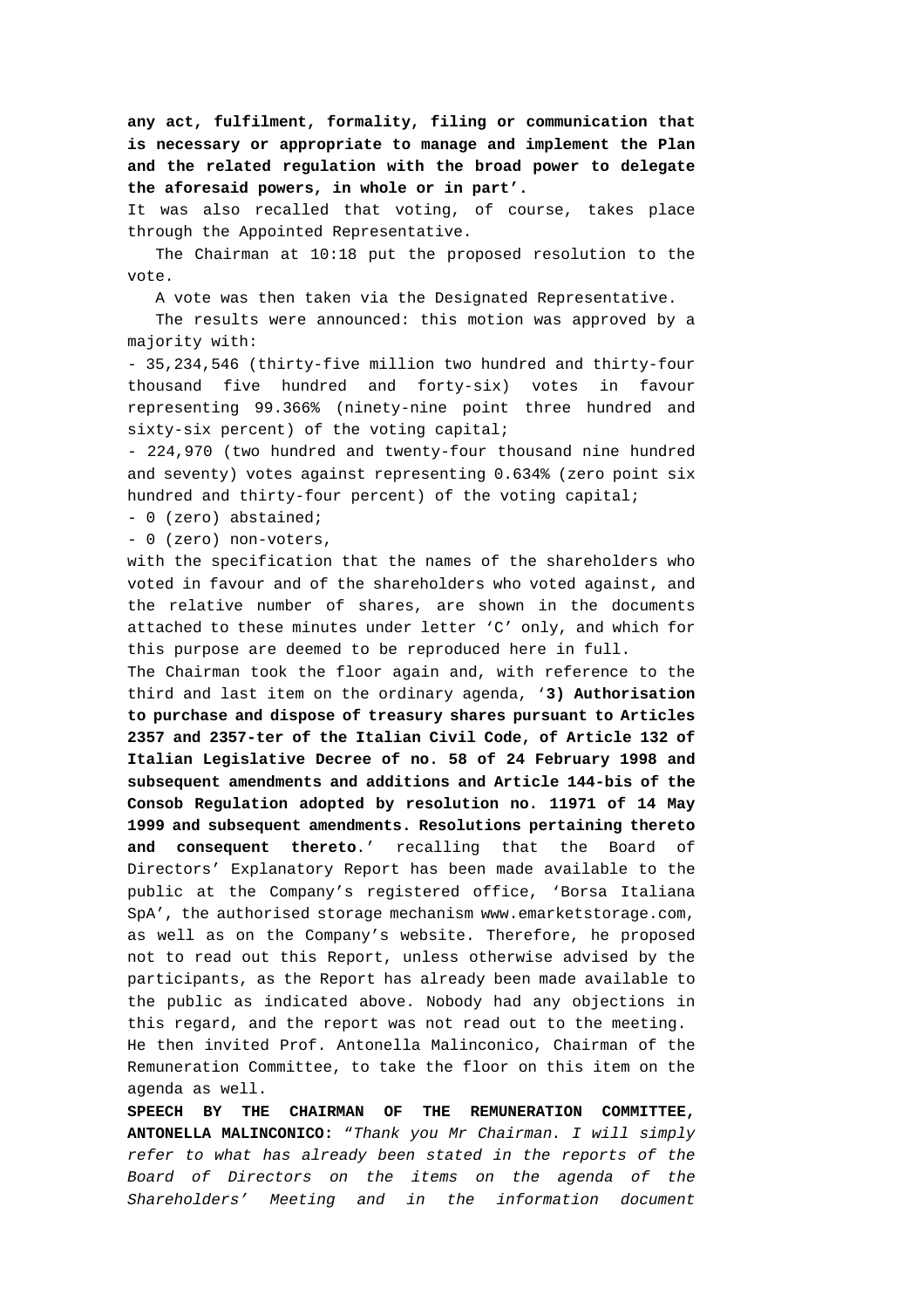*regarding the need to proceed with the repurchase of no. 1.044,000 treasury shares to service the LTI Plan. In particular, I would like to point out that the repurchase of the aforementioned treasury shares is subject to the issue by the Bank of Italy of the authorisation pursuant to articles 77 and 78 of Regulation (EU) no. 575/2013. The purchase of treasury shares may take place on one or more occasions within a maximum period of 12 months, under the terms and conditions set out in the documentation made available for today's Shareholders' Meeting*."

The Chairman took the floor and thanked the Chairman of the Remuneration Committee.

As there were no other contributions, the discussion was declared closed and the vote was opened on the third and last item on the agenda of the ordinary part '**3) Authorisation to purchase and dispose of treasury shares pursuant to articles 2357 and 2357-ter of the Italian Civil Code, article 132 of Italian Legislative Decree no. 58 of 24 February 1998 and subsequent amendments and additions and Article 144-bis of the Consob Regulation adopted by resolution no. 11971 of 14 May 1999 and subsequent amendments. Resolutions pertaining thereto and consequent thereto**, before which the necessary formalities were read out and the appropriate invitations renewed.

Accordingly, it was noted:

- that the Appointed Representative informed that there were no changes to the attendance communicated above and resulting from the documentation attached above. Therefore, the following shareholders were present, in the manner indicated above, through the Appointed Representative, representative no. 35.459,516 (thirty-five million, four hundred and fiftynine thousand, five hundred and sixteen) ordinary shares with voting rights out of an aggregate total of no. 53.811,095 (fifty-three million eight hundred and eleven thousand nine hundred and ninety-five) ordinary shares constituting the share capital and thus shares equal to 65.896% (sixty-five point eight hundred and ninety-six percent) of the share capital;

- that the Chairman repeated his request to those present to declare any lack of entitlement to vote under the law and the Articles of Association and that the Appointed Representative was asked to state whether any shareholders did not intend to contribute to the formation of the basis for calculating the majority;

- that no one had reported the existence of any grounds preventing or restricting the right to vote.

The following draft resolution was then read out:

**'The Shareholders' Meeting of Banca Ifis SpA, having examined the explanatory report of the Board of Directors in point no. 3 of the Ordinary part of the agenda,** 

**resolves**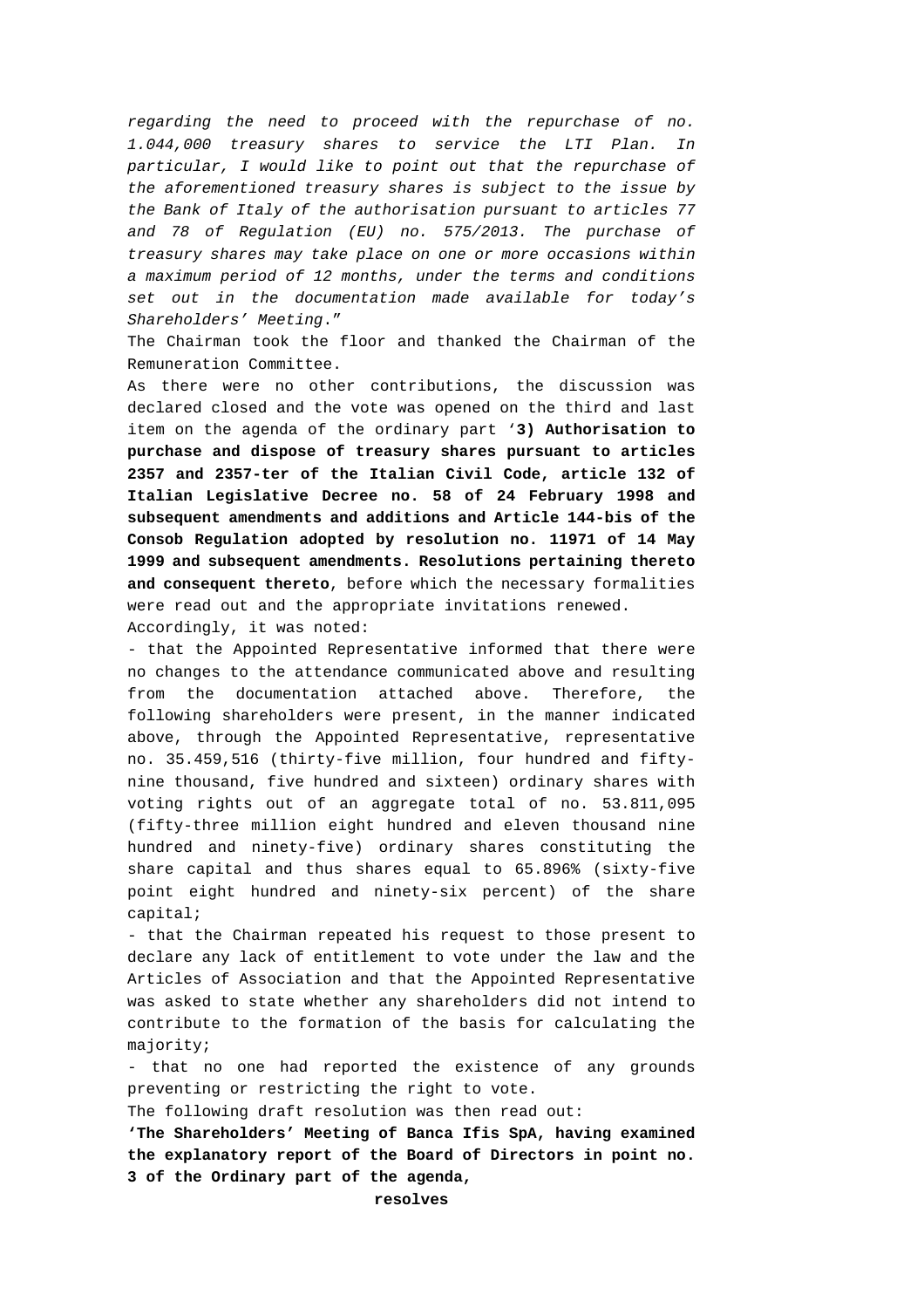**with effect subject to the condition precedent of the issue by the Bank of Italy of the authorisation to repurchase Banca Ifis SpA's treasury shares pursuant to Articles. 77 and 78 of Regulation (EU) no. 575/2013:** 

**(a) to authorise the purchase of a maximum of 1,044,000 treasury shares and the sale of all treasury shares held, on one or more occasions;** 

**(b) to authorise, for a maximum period of 12 months, the purchase(s) referred to in point (a) above at a minimum price not less than the closing price recorded in the stock exchange session on the day preceding the completion of each individual transaction less 15% and at a maximum price not greater than the closing price recorded in the stock exchange session on the day preceding the completion of each individual transaction plus 15%, from available reserves;** 

**(c) to authorise, without time limits, the use of the treasury shares purchased, to be carried out on one or more occasions, delegating to the Board of Directors the power to establish each time the criteria for the determination of the relevant consideration and/or the terms and conditions of use of the treasury shares in portfolio, having regard to the implementation methods used, the performance of the share prices in the period preceding the transaction and the best interests of the Bank;** 

**(d) to grant the General Manager and the Head of Corporate Affairs (and any other relevant bodies), severally and not jointly, with the power to delegate to third parties, the broadest powers necessary to implement the resolutions referred to in points (a), (b) and (c) above, also through third party attorneys and intermediaries, complying with the requirements of the applicable legislation and the competent authorities'.**

It was also recalled that voting, of course, takes place through the Appointed Representative.

 The Chairman at 10:23 put the proposed resolution to the vote.

A vote was then taken via the Designated Representative.

 The results were announced: this motion was approved by a majority with:

- 35,249,929 (thirty-five million two hundred and forty-nine thousand nine hundred and twenty-nine) votes in favour representing 99.409% (ninety-nine point four hundred and ninety-nine percent) of the voting capital;

- 209,587 (two hundred and ninety-nine thousand five hundred and eighty-seven) votes against representing 0.591% (zero point five hundred and ninety-one percent) of the voting capital;

- 0 (zero) abstained;

- 0 (zero) non-voters,

with the specification that the names of the shareholders who